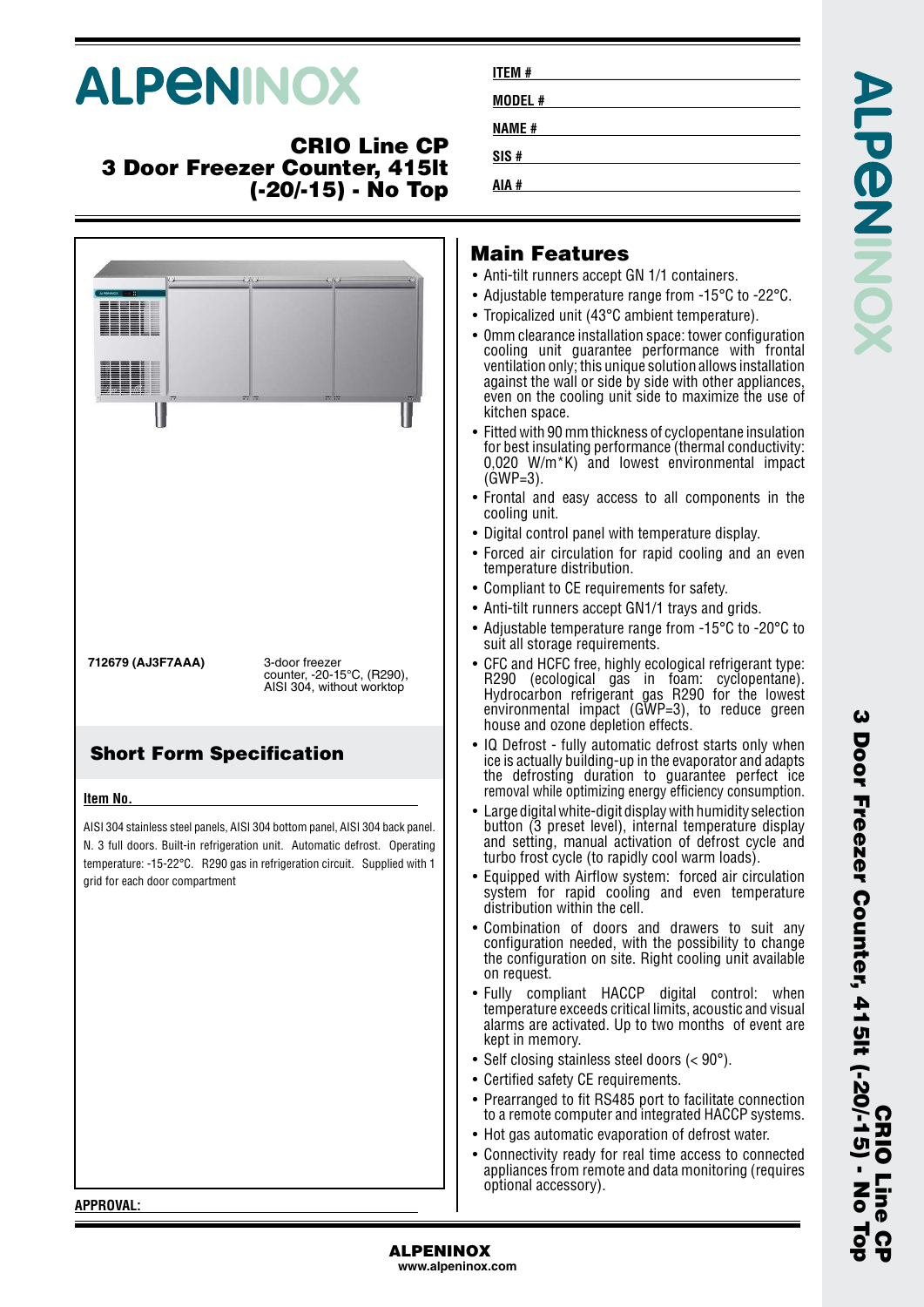# **ALPENINOX**

# **Construction**

- Developed and produced in ISO 9001 and ISO 14001 certified factory.
- Pre-arranged for drain-pipe.
- Built-in refrigeration unit.
- Fault code display.
- Interior base with rounded corners, pressed from a single sheet.
- 3 compartments with 3 doors.
- Internal structure with 15 charging positions (3 cm pitch) available to host GN 1/1 grids, ensuring higher net capacity and a greater storage space.
- Access to all components from the front.
- Constructed in Stainless steel with Scotch Brite finish to meet the highest hygiene standards.
- Mounted on Stainless steel adjustable legs to give 150 mm clearance for ease of cleaning.
- Rounded internal corners for ease of cleaning.
- 304 AISI stainless steel internal and external doors, front and side panels. Evaporator in aluminium.
- 50 mm insulation thickness for energy saving.
- Removable triple-chamber balloon magnetic gasket to improve insulation and reduce energy consumption and ease of cleaning.
- Mounted on stainless steel feet to give 150 mm (-5/+50 mm) clearance for ease of cleaning the floor.
- Ease of cleaning and high hygiene standards thanks to the rounded internal corners, the easily removable runners, grids and air conveyors.
- Extractable cooling unit to facilitate maintenance.
- IP21 protection index.

# **Included Accessories**

• 3 of Kit 1/1GN gray rilsan grid and 2 side runners for refrigerated counters PNC 881109

# **Optional Accessories**

| • Kit integrated HACCP for digital<br>refrigerators (IR33)                                                                        | PNC 880252        |   |
|-----------------------------------------------------------------------------------------------------------------------------------|-------------------|---|
| • Worktop for refrigerated Crio Line HP and<br>freezer Crio Line HP, CP and SB counters<br>refrigerated counters - 3 compartments | PNC 881085        |   |
| • Worktop and upstand for refrigerated Crio<br>Line HP and freezer HP, CP and SB<br>counters - 3 compartments                     | <b>PNC 881088</b> |   |
| • 1/1GN gray rilsan grid for refrigerated<br>counters                                                                             | <b>PNC 881107</b> | ∍ |
| • 2 side runners for 1/1GN refrigerated<br>counters                                                                               | <b>PNC 881108</b> | ∩ |
| • Kit 1/1GN gray rilsan grid and 2 side<br>runners for refrigerated counters                                                      | PNC 881109        | ∩ |
| • 1/1GN plastic container, h65mm                                                                                                  | <b>PNC 881110</b> | ∩ |
| $\bullet$ 1/1GN plastic container, h100mm                                                                                         | <b>PNC 881111</b> | ∩ |
| • 1/1GN plastic container, h150mm                                                                                                 | PNC 881112        | ∩ |
| $\bullet$ 2-drawer kit refrigerated counters                                                                                      | <b>PNC 881179</b> | ❏ |
| • Kit 4 wheels, h100mm (2 with brakes) for<br>refrigerated counters                                                               | <b>PNC 881191</b> | ∩ |
| • Kit 4 wheels, h150mm (2 with brakes) for<br>2&3 compartment refrigerated counters                                               | PNC 881193        |   |



### **CRIO Line CP 3 Door Freezer Counter, 415lt (-20/-15) - No Top**

• Lock for refrigerator/freezer counters with 3 compartments - h650mm PNC 881246 ❑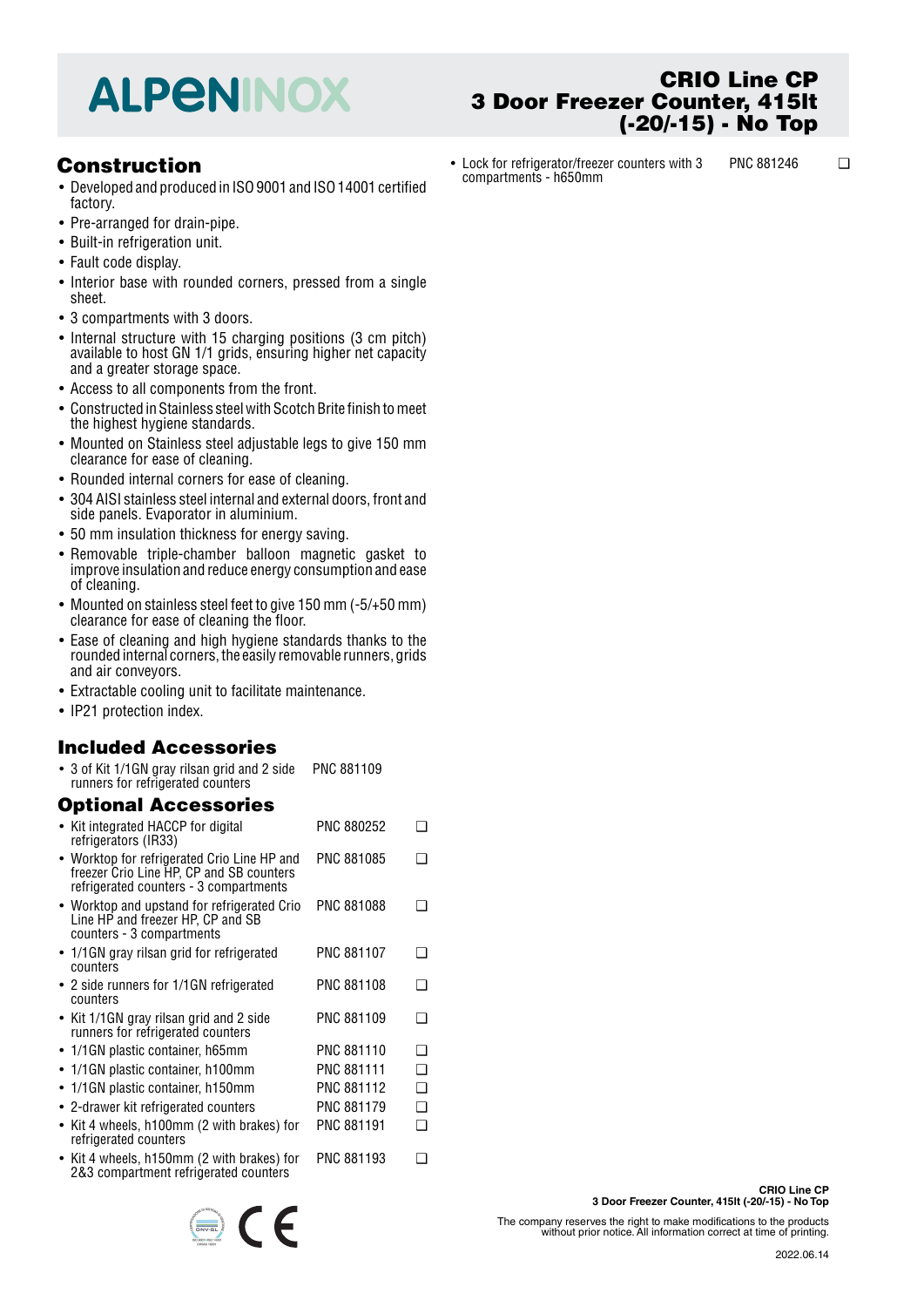# **ALPENINOX**





#### **EI** <sup>=</sup> Electrical inlet (power)



# **CRIO Line CP 3 Door Freezer Counter, 415lt (-20/-15) - No Top**

# **Electric**

| <b>Supply voltage:</b><br>712679 (AJ3F7AAA)<br>Electrical power max.: | 220-240 V/1 ph/50 Hz<br>$0.49$ kW |
|-----------------------------------------------------------------------|-----------------------------------|
| <b>Key Information:</b>                                               |                                   |
| Gross capacity:                                                       |                                   |
| Net Volume:                                                           | 242.4 lt                          |
| N° of doors:                                                          |                                   |
| Door hinges:                                                          | 1 Left+2 Right                    |
| <b>External dimensions, Width:</b>                                    | 1795 mm                           |
| <b>External dimensions, Depth:</b>                                    | 700 mm                            |
| <b>External dimensions, Depth with</b>                                |                                   |

**Doors Open:** 1110 mm **External dimensions, Height:** 800 mm **Noise level:** 65.5 dBA **Depth with doors open:** 1110 mm

### **Refrigeration Data**

| <b>Control type:</b>                                      | Digital    |
|-----------------------------------------------------------|------------|
| <b>Compressor power:</b>                                  | $3/4$ hp   |
| <b>Refrigerant type:</b>                                  | R290       |
| <b>GWP Index:</b>                                         | 3          |
| <b>Refrigeration power:</b>                               | 569 W      |
| <b>Refrigeration power at</b><br>evaporation temperature: | -30 °C     |
| Refrigerant weight:                                       | 140 g      |
| Operating temperature min.:                               | -15 °C     |
| Operating temperature max.:                               | -22 °C     |
| <b>Operating mode:</b>                                    | Ventilated |
| Defrost type:                                             |            |
| N° defrost in 24 hrs:                                     |            |

### **Product Information (EU Regulation 2015/1094)**

**Energy Class:** D **Yearly and daily energy Climate class:** Heavy Duty (5) **Energy Efficiency Index (EEI):** 57,83

**consumption:** 2195kWh/year - 6kWh/24h

**CRIO Line CP 3 Door Freezer Counter, 415lt (-20/-15) - No Top**

The company reserves the right to make modifications to the products without prior notice. All information correct at time of printing.

#### 2022.06.14